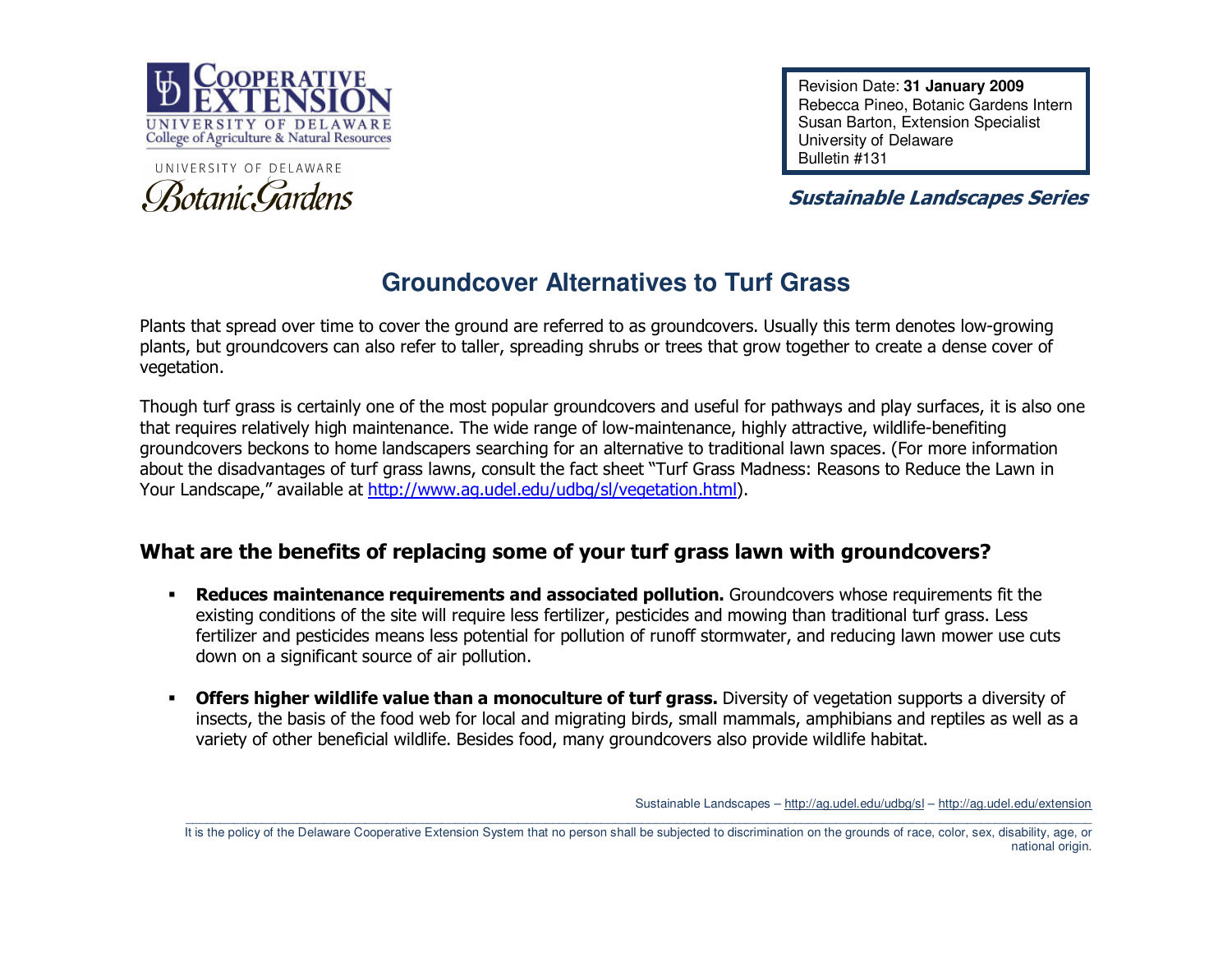- **Serves as a living mulch** by preserving soil moisture, suppressing weeds, protecting soil from temperature fluctuations, and hiding organic debris that hosts a variety of beneficial soil organisms.
- **Loosens the soil** with a network of roots, benefiting nearby trees and shrubs with increased pore space and oxygen content around their roots.
- **Reduces mower and string trimmer damage to trees and shrubs** by providing a buffer between woody plantings and turf areas.
- **Adds variety to the landscape** with diverse textures, colors, flowers, fruits, and changing seasonal interest.
- **Directs foot traffic** away from plantings to reduce soil compaction.
- **Fulfills important design functions** such as providing transition between lawn and shrub plantings, unifying scattered trees and shrubs, softening the edges of hardscape, or setting off a specimen plant, statue, or other landscape feature.
- **Eliminates dangerous and/or difficult mowing situations** on slopes, in tight corners, or against buildings, fences or walls.
- $\blacksquare$ **Gives your wallet a break**. Though individual plants cost more in the short run than turf grass, long-run upkeep costs will generally be lower for groundcovers that fit your site conditions than for ill-adapted turf grass.

## How to install and maintain groundcover plantings

**Remove turf, if necessary:** Various methods may be employed to kill existing turf grass. One choice is to cover your planned beds with a thick layer of newspaper or cardboard for 2 months, which suffocates the existing turf and weeds. You can also rototill or spade the area  $4 - 5$  times over a period of  $5 - 6$  weeks. Treatment with non-specific herbicides like glyphosate (Round-Up®) is a quicker method of destroying turf grass, though somewhat less environmentally-friendly. If you choose this method, do not spray on breezy days or if rain is predicted within  $12 - 24$  hours. To insure the control of existing

Sustainable Landscapes – <u>http://ag.udel.edu/udbg/sl</u> – <u>http://ag.udel.edu/extension</u>

It is the policy of the Delaware Cooperative Extension System that no person shall be subjected to discrimination on the grounds of race, color, sex, disability, age, or national origin.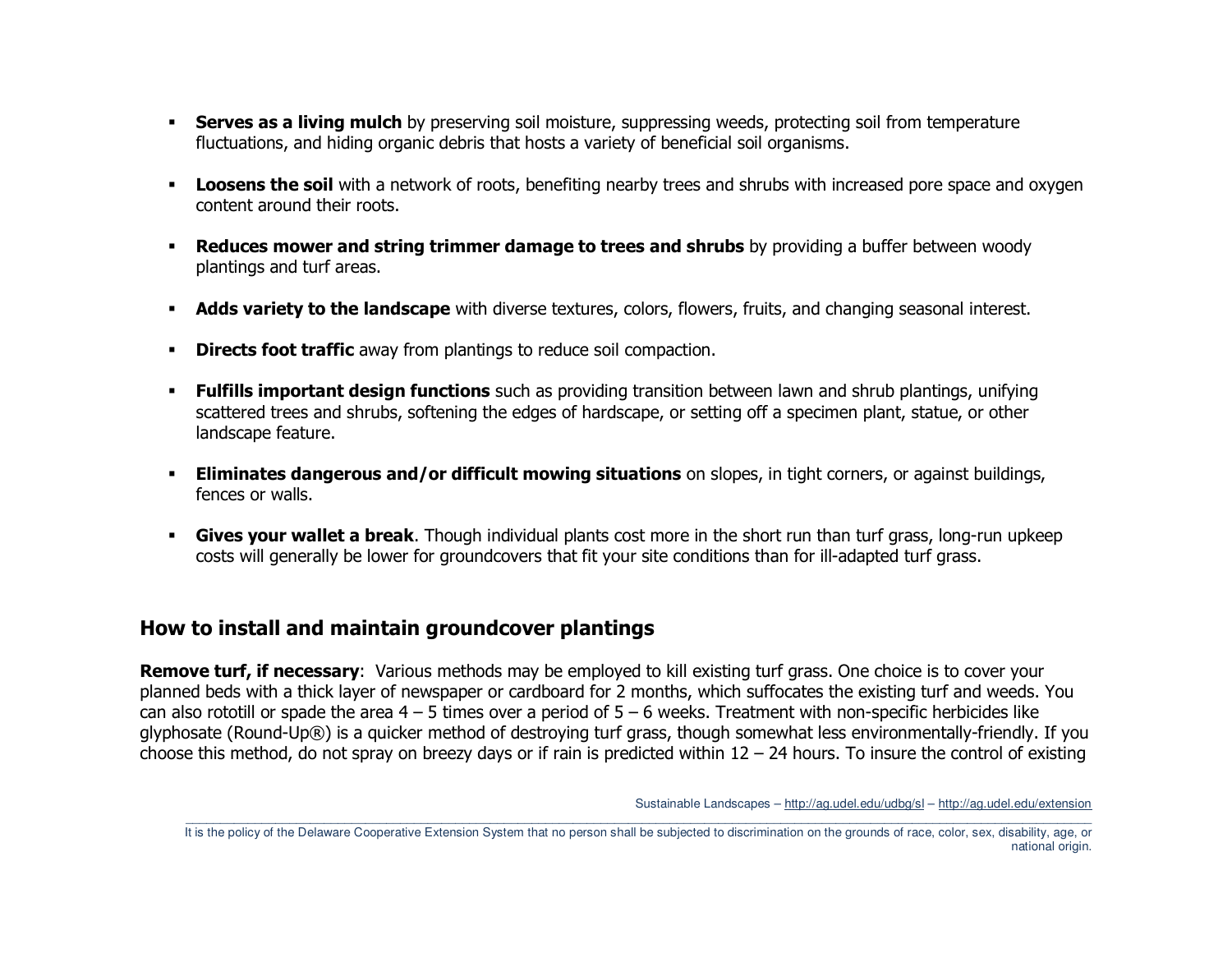grasses, wait  $10 -$ 12 days after spraying before planting.

Test and prepare your soil. Because plants will live in the same area for many years, it is worth the extra effort to provide healthy soil conditions at the start. Have your soil tested and add needed nutrients accordingly. Incorporate a 1-2" layer of compost to improve drainage and moisture retention. For information about testing your soil in Delaware, visit the University of Delaware Soil Testing page at http://ag.udel.edu/other\_websites/DSTP/.

**Choose a groundcover.** Hundreds of groundcovers are available on the market, but only those with requirements that match your site conditions will offer you a lower-maintenance alternative to turf grass. Besides being adapted to the climate of your site, groundcovers that are native to your region are a great choice for supporting local biodiversity. (For more information about supporting local wildlife, consult the fact sheet "Supporting Biodiversity in the Garden," available at http://www.ag.udel.edu/udbg/sl/vegetation.html)

For a list of specific groundcovers that perform well in Delaware, consult the list at the end of this fact sheet. When selecting groundcovers for your site, consider the following factors:

- Required light conditions (sun, shade, part sun)
- Required soil conditions (moist/dry, clayey/sandy, acidic/neutral)
- Hardiness (tolerance for low winter temperatures)
- Deciduous/evergreen
- **•** Mature height
- Ornamental features (flowers, fruit, fragrance, fall color, foliage size and shape)
- Cost (plugs are less expensive in larger quantities than containerized plants)
- Ability to withstand foot traffic
- Growth rate (how fast plants will achieve desired coverage)

**Schedule a planting time.** Autumn is the best time of year to plant and transplant groundcovers. Root growth is stimulated by warm soil, natural rainfall, and the reduced need to provide energy for top growth that is slowed by cooling air temperatures. Spring is the second best time to plant because the plentiful rainfall provides natural irrigation. Summertime planting requires careful monitoring of moisture levels to prevent soil from drying out in the hot sun.

Sustainable Landscapes – <u>http://ag.udel.edu/udbg/sl</u> – <u>http://ag.udel.edu/extension</u>

It is the policy of the Delaware Cooperative Extension System that no person shall be subjected to discrimination on the grounds of race, color, sex, disability, age, or national origin.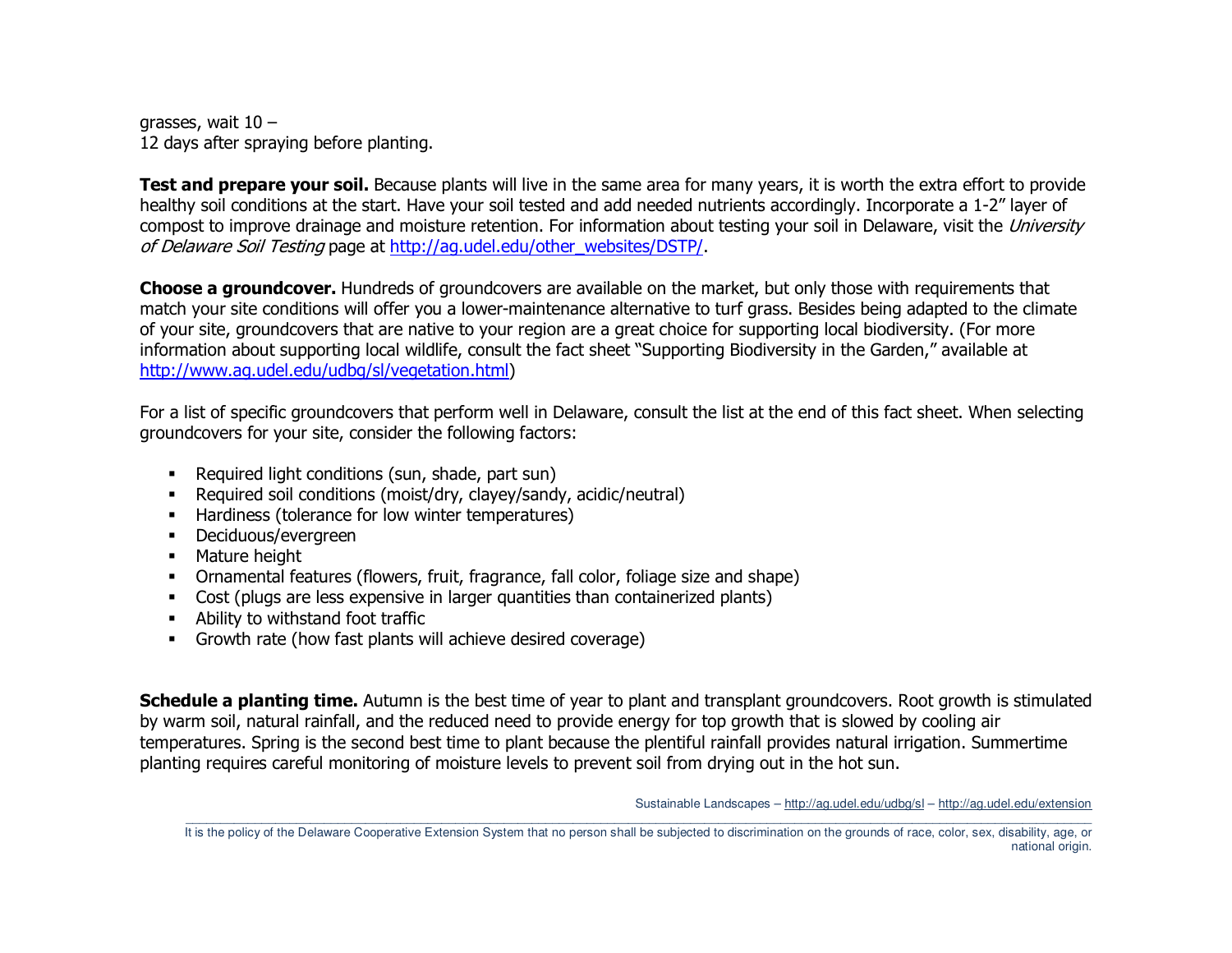**Install your groundcovers.** Dig planting holes 1/3 wider than the size of the plant's rootball; for mass plantings you can dig a trench. Spacing depends on the number of plants, growth rate, and desirability of an "instant landscape." Install rootballs at same depth they were growing in their container, filling any remaining space with soil and tamping it down to press out air pockets. Water new plantings as soon as possible to minimize transplant shock.

**Provide mulch.** A  $1 - 1\frac{1}{2}$  layer of mulch will conserve soil moisture, prevent erosion, suppress weeds, and help buffer the soil from air temperature fluctuations. Mulching needs will be reduced as plant cover expands. Depending on the size of plants and planting area, it may be easier to spread mulch prior to planting.

Irrigate until established (about 3 months). If you chose plants whose moisture requirements match your climate's natural rainfall, you probably won't need to water your plantings after the first year, except perhaps during extreme drought.

Control for weeds. The need for weed control will be highest during the first year or two, diminishing as your plantings spread to completely cover the ground.

Fertilize. Applications of a slow-release fertilizer once or twice annually will encourage good plant coverage. Use fertilizers at appropriate levels for lowest environmental impact. For more information about fertilizing, consult the fact sheet "Fertilizer Basics," available at http://ag.udel.edu/extension/horticulture

**Prune, if desired.** Few groundcover shrubs require pruning, though some gardeners employ it as a technique for stimulating new growth or neatening the appearance of a plant grouping. Prune spring-flowering plants after they bloom and summer- and fall-flowering plants in early spring before new flower buds form. Pruning in late summer or fall is not recommended because it stimulates new growth that could be injured by the winter elements. For more information about pruning, consult the University of Delaware Cooperative Extension pruning fact sheets located at http://ag.udel.edu/extension/horticulture/ornamentals.htm.

Use IPM for disease or pest control. Selecting groundcovers appropriate to your site conditions generally translates to well-adapted, healthy plants with minimal pest or disease problems. On the other hand, if a plant is stressed by failure to have its requirements met, it may experience increased susceptibility to pests and disease. Practice Integrated Pest Management (IPM) to monitor potential problems and minimize harm to the environment. (For more information see fact sheet "IPM for Homeowners," available at http://ag.udel.edu/extension/horticulture/ornamentals.htm). Remember that incorporating a diverse array of native plants into your design may actually aid in pest management—they will attract a diverse population of native insects, which will in turn attract native predators to dispose of them before most visible damage is inflicted.

Sustainable Landscapes – <u>http://ag.udel.edu/udbg/sl</u> – <u>http://ag.udel.edu/extension</u>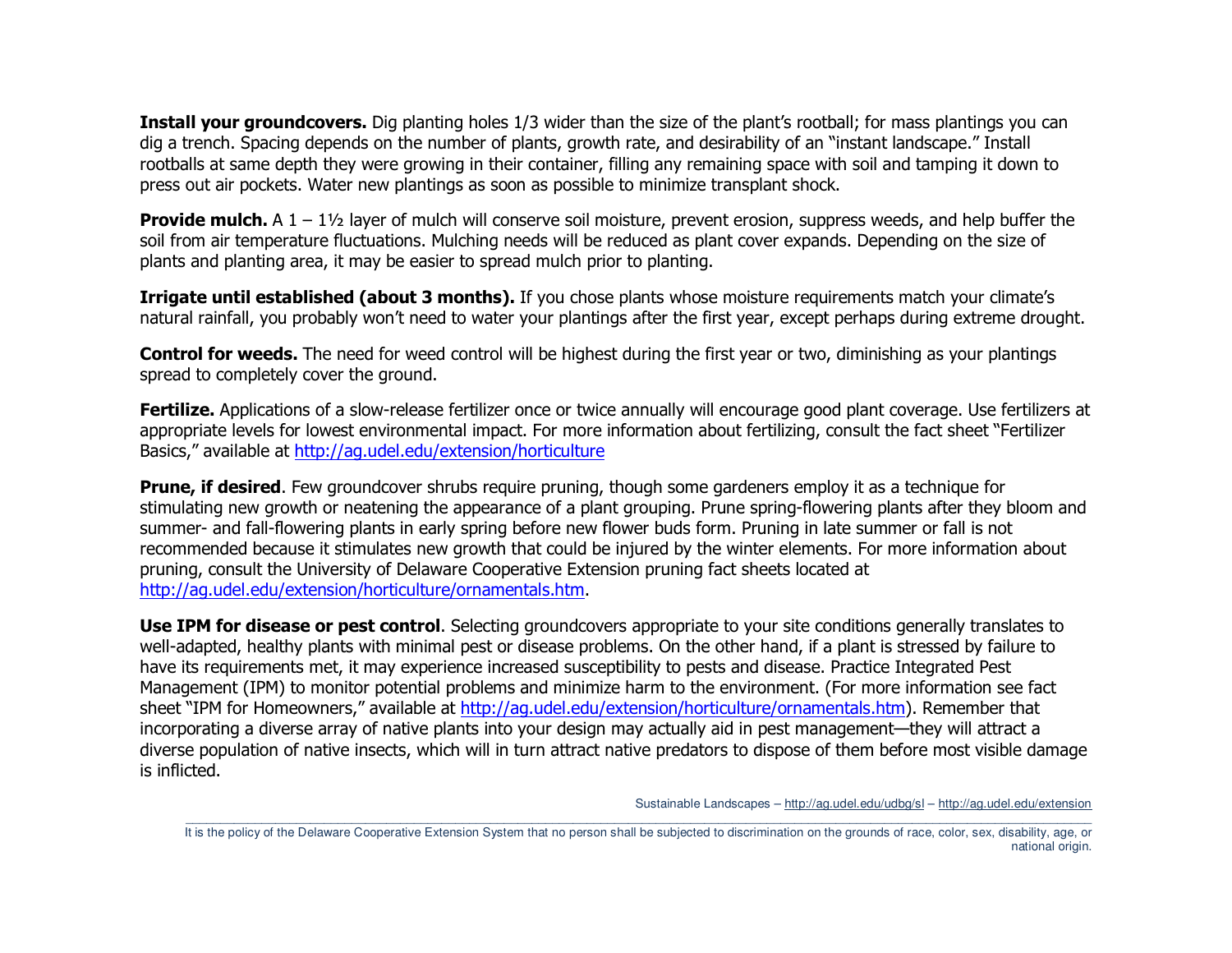# **Low-maintenance Groundcovers for Delaware**

|                                 |                             |            |               |                    |               | Native to |                        | <b>Growth</b>     |                                                                                                           | <b>Drought</b> |
|---------------------------------|-----------------------------|------------|---------------|--------------------|---------------|-----------|------------------------|-------------------|-----------------------------------------------------------------------------------------------------------|----------------|
| <b>Botanic name</b>             | <b>Common name</b>          | Height     | <b>Spread</b> | Light              | Soil          | <b>DE</b> | Eastern<br><b>U.S.</b> | rate              | <b>Features/notes</b>                                                                                     | tolerant       |
| <b>Ferns</b>                    |                             |            |               |                    |               |           |                        |                   |                                                                                                           |                |
| Adiantum<br>pedatum             | northern<br>maidenhair fern | $1-2"$     | $3 - 5'$      | part sun-<br>shade | moist         | yes       | yes                    | slow-<br>moderate | Delicately textured, soft<br>green fronds; clump-<br>forming                                              | no             |
| Athyrium<br>filix-femina        | northern lady fern          | $1 - 3'$   | $1.5 - 2'$    | part sun           | moist-<br>wet | yes       | yes                    | moderate          | Light green, fine-textured<br>fronds with burgundy-tinted,<br>arching stems                               | no             |
| Dennstaedtia<br>punctilobula    | hay-scented fern            | $1 - 3'$   | $2 - 3'$      | sun-<br>part sun   | dry-<br>moist | yes       | yes                    | moderate-<br>fast | Fragrant, lacy, green-yellow<br>fronds with yellow fall color;<br>spreads over large areas                | yes            |
| <b>Dryopteris</b><br>marginalis | marginal wood<br>fern       | $1 - 3'$   | $1.5 - 2'$    | part sun-<br>shade | dry-<br>moist | yes       | yes                    | slow              | Evergreen, leathery, deep<br>blue-green foliage; clump<br>forming                                         | yes            |
| Onoclea<br>sensibilis           | sensitive fern              | $1 - 3.5'$ | indefinite    | sun-<br>shade      | moist-<br>wet | yes       | yes                    | moderate-<br>fast | Light green foliage that dies<br>back at first frost;<br>decorative brown fertile<br>fronds in summer     | yes            |
| Osmunda<br>cinnamomea           | cinnamon fern               | $2 - 5'$   | $2 - 3'$      | sun-<br>shade      | moist-<br>wet | yes       | yes                    | slow-<br>moderate | Upright, vase-like form;<br>yellow-green fronds;<br>attractive red-brown fertile<br>fronds in late spring | no             |

Sustainable Landscapes – <u>http://ag.udel.edu/udbg/sl</u> – <u>http://ag.udel.edu/extension</u>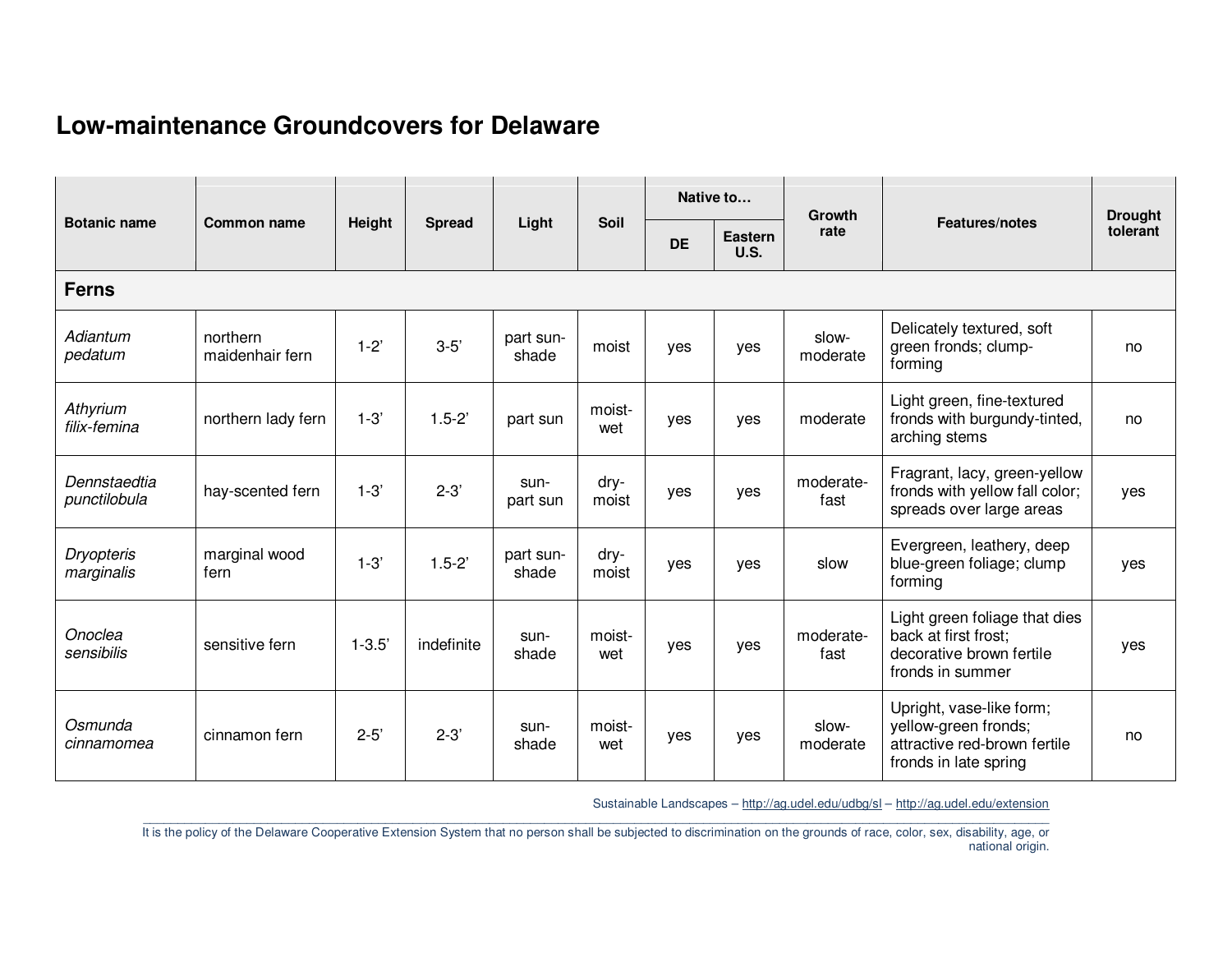| <b>Botanic name</b>                                       |                                                 |                 |               |                    |               | Native to |                               | <b>Growth</b>     |                                                                                                                                    | <b>Drought</b> |
|-----------------------------------------------------------|-------------------------------------------------|-----------------|---------------|--------------------|---------------|-----------|-------------------------------|-------------------|------------------------------------------------------------------------------------------------------------------------------------|----------------|
|                                                           | <b>Common name</b>                              | Height          | <b>Spread</b> | Light              | Soil          | <b>DE</b> | <b>Eastern</b><br><b>U.S.</b> | rate              | Features/notes                                                                                                                     | tolerant       |
| Osmunda<br>claytoniana                                    | interrupted fern                                | $1 - 4'$        | 2'            | part sun-<br>shade | moist         | yes       | yes                           | slow-<br>moderate | Feather-like frond with a<br>line of triangular leaflets<br>(pinnae) "interrupted" by a<br>gap in the middle; yellow<br>fall color | no             |
| Osmunda regalis                                           | royal fern                                      | $1.5 - 6'$      | 2'            | sun-<br>shade      | moist-<br>wet | yes       | yes                           | slow-<br>moderate | <b>Bold-textured leaflets</b><br>(pinnae); upright habit;<br>tolerates both drought and<br>periodic saturation                     | yes            |
| Polystichum<br>acrostichoides                             | Christmas fern                                  | $0.5 - 2'$      | $2.5 - 3.5'$  | part sun-<br>shade | moist         | yes       | yes                           | slow              | Evergreen clump-former<br>with rich green fronds                                                                                   | yes            |
| <b>Thelypteris</b><br>noveboracensis                      | New York fern                                   | $1 - 2.5'$      | indefinite    | part sun-<br>shade | moist-<br>wet | yes       | yes                           | moderate-<br>fast | Arching, green-yellow<br>fronds; forms large<br>colonies; easily divided and<br>transplanted                                       | yes            |
| Woodwardia<br>virginica                                   | Virginia chain<br>fern                          | $2 - 3'$        | $2 - 3'$      | part sun-<br>shade | wet           | yes       | yes                           | fast              | Shiny purple-brown stalks<br>of rich green, wavy-edged<br>leaflets (pinnae); great for<br>wet areas                                | no             |
|                                                           | <b>Ornamental Grasses and Grass-Like Plants</b> |                 |               |                    |               |           |                               |                   |                                                                                                                                    |                |
| Carex<br>flaccosperma<br>var. glaucodea<br>(C. glaucodea) | blue wood sedge                                 | $0.5 -$<br>1.5" | $0.5 - 1.5'$  | part sun-<br>shade | dry-<br>moist | yes       | yes                           | slow-<br>moderate | Narrow blue-green foliage;<br>good native alternative to<br>lily turf                                                              | no             |
|                                                           |                                                 |                 |               |                    |               |           |                               |                   | Sustainable Landscapes - http://ag.udel.edu/udbg/sl - http://ag.udel.edu/extension                                                 |                |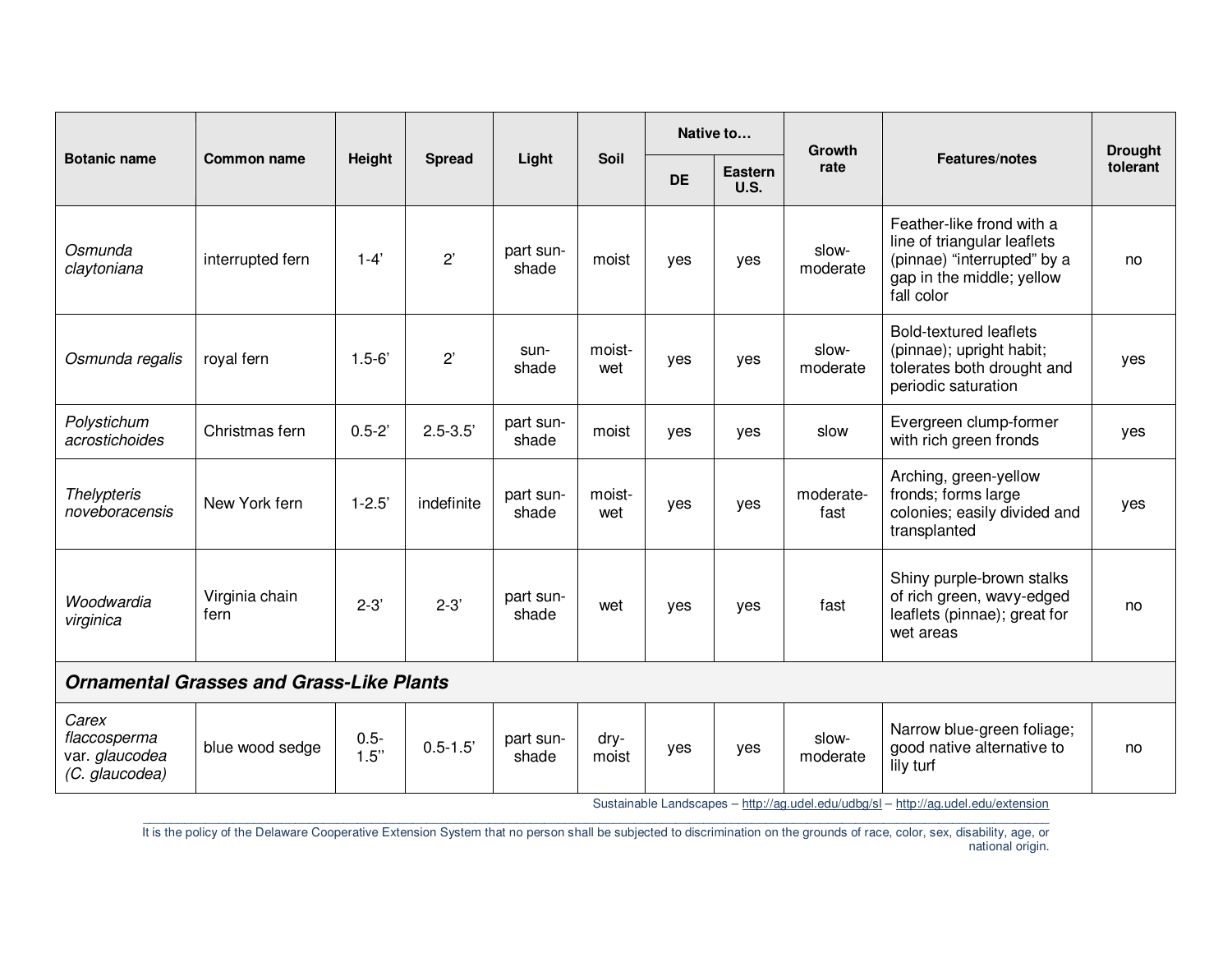|                                                    |                          |              |               |                    |               | Native to |                               | Growth            |                                                                                                                                                                 | <b>Drought</b> |
|----------------------------------------------------|--------------------------|--------------|---------------|--------------------|---------------|-----------|-------------------------------|-------------------|-----------------------------------------------------------------------------------------------------------------------------------------------------------------|----------------|
| <b>Botanic name</b>                                | <b>Common name</b>       | Height       | <b>Spread</b> | Light              | Soil          | <b>DE</b> | <b>Eastern</b><br><b>U.S.</b> | rate              | Features/notes                                                                                                                                                  | tolerant       |
| Carex morrowii<br>var. temnolepis<br>'Silk Tassel' | variegated sedge         | 1'           | $1 - 1.5'$    | sun-<br>part sun   | dry-<br>moist | no        | no                            | slow-<br>moderate | Variegated cream and<br>green, grass-like foliage                                                                                                               | no             |
| Carex<br>pensylvanica                              | Pennsylvania<br>sedge    | $0.5 - 1.5'$ | $1 - 1.5'$    | part sun-<br>shade | dry-<br>moist | yes       | yes                           | slow-<br>moderate | Fine textured foliage,<br>excellent turf grass<br>alternative when densely<br>planted                                                                           | no             |
| Festuca brevipila<br>(trachyphylla)                | hard fescue              | $0.5 - 1'$   | $4 - 6"$      | sun-<br>part sun   | dry-<br>moist | no        | no                            | moderate          | Tufted, blue-green foliage;<br>cool season grass; can<br>tolerate infrequent mowing                                                                             | yes            |
| Hakonechloa<br>macra 'Aureola'                     | Japanese forest<br>grass | $1 - 1.5'$   | $2^{\prime}$  | part sun           | moist         | no        | no                            | slow-<br>moderate | Arching golden leaves with<br>green center stripes;<br>nodding yellow-green<br>summer flowers                                                                   | no             |
| Ophiopogon<br>planiscapus<br>'Nigrescens'          | black mondo<br>grass     | $0.5 - 1'$   | indefinite    | sun-<br>part sun   | moist         | no        | no                            | slow              | Evergreen, thin purple-<br>black leaves; pale pink<br>summer flowers; deep<br>purple berries                                                                    | no             |
| Panicum amarum<br>'Dewey Blue'                     | coastal panic<br>grass   | $3-4'$       | $2 - 3'$      | sun                | dry-<br>moist | yes       | yes                           | slow              | Powder blue foliage;<br>fountain-like form; blue-<br>tinged summer flowers;<br>beige fall seedheads; great<br>for wildlife habitat; prefers<br>lean sandy soils | yes            |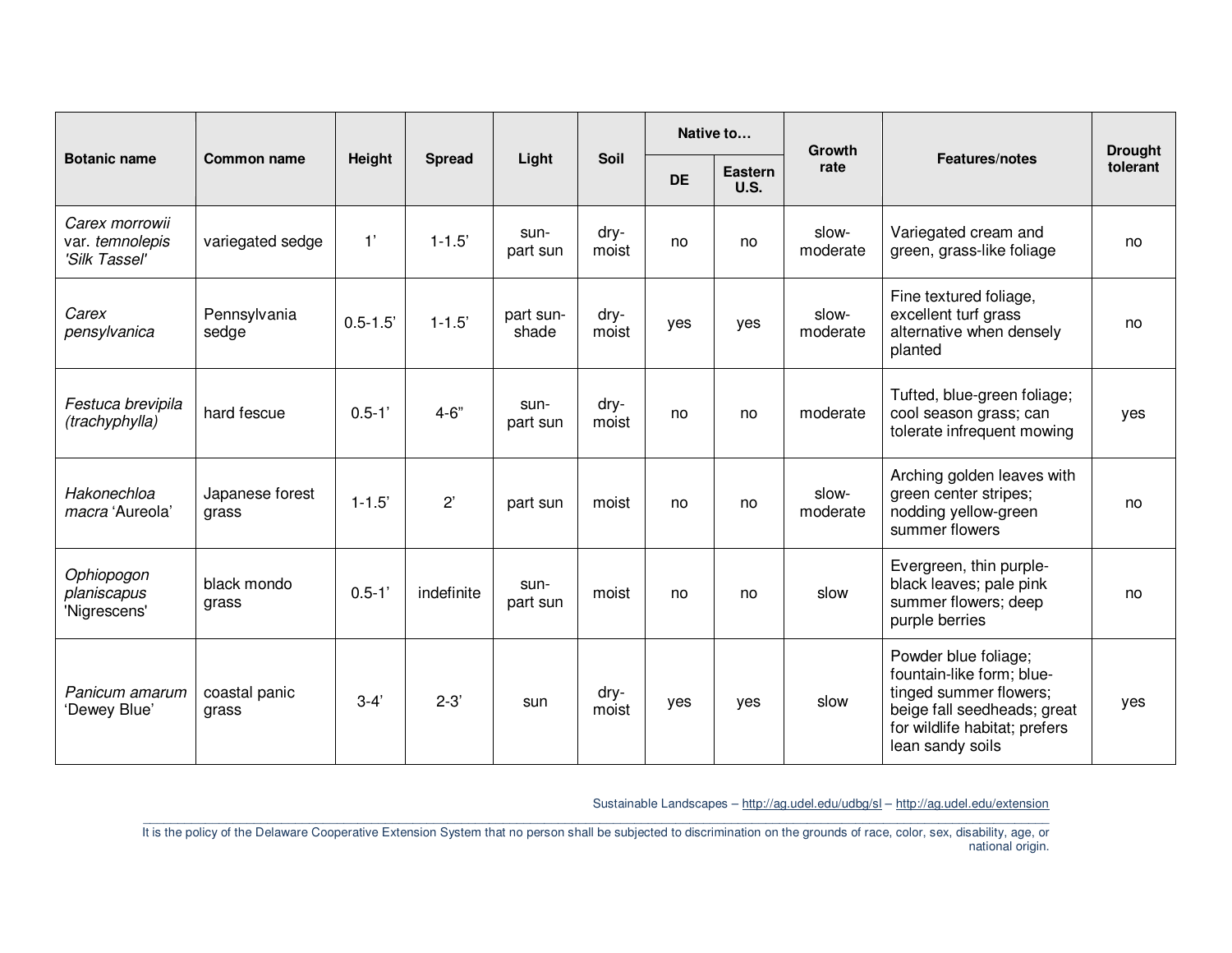|                                                                                           |                                    |              |               | Light              |               | Native to        |                        | <b>Growth</b>     | Features/notes                                                                                                          | <b>Drought</b> |
|-------------------------------------------------------------------------------------------|------------------------------------|--------------|---------------|--------------------|---------------|------------------|------------------------|-------------------|-------------------------------------------------------------------------------------------------------------------------|----------------|
| <b>Botanic name</b>                                                                       | Common name                        | Height       | <b>Spread</b> |                    | Soil          | <b>DE</b>        | Eastern<br><b>U.S.</b> | rate              |                                                                                                                         | tolerant       |
| Panicum<br>virgatum<br>'Shenendoah',<br>'Rehbraun',<br>'Heavy Metal', or<br>'Hanse Herms' | switchgrass                        | $3-4'$       | $1.5 - 4'$    | sun-<br>part sun   | dry-<br>wet   | yes<br>(species) | yes<br>(species)       | moderate-<br>fast | Cloudy plumes of pink-<br>tinged flowers in summer;<br>good wildlife habitat;<br>excellent fall color; salt<br>tolerant | ves            |
| Schizachyrium<br>scoparium<br>(Andropogon<br>scopiarus)                                   | little bluestem                    | $2 - 4'$     | $1.5 - 2'$    | sun                | dry           | yes              | yes                    | moderate          | Purple-bronze flowers in<br>summer turning to silvery-<br>white seedheads for winter<br>interest; tolerates poor soils  | yes            |
|                                                                                           | <b>Other Herbaceous Perennials</b> |              |               |                    |               |                  |                        |                   |                                                                                                                         |                |
| Ajania pacifica<br>(Chrysanthemum<br>or Dendranthema<br>pacificum)                        | gold and silver<br>chrysanthemum   | $1 - 2'$     | 3'            | sun-<br>part sun   | moist         | no               | no                     | fast              | Mounds of attractive silver-<br>edged foliage; button-like<br>yellow blooms in late fall                                | yes            |
| Antennaria<br>plantaginifolia                                                             | pussytoes                          | $0.5 - 1.5'$ | $05.-1'$      | sun                | dry-<br>moist | yes              | yes                    | moderate          | Woolly gray-green foliage;<br>spring white-pink blooms;<br>prefers lean soil; great for<br>rock gardens                 | yes            |
| Asarum<br>canadense                                                                       | wild ginger                        | 0.5'         | indefinite    | part sun-<br>shade | moist         | yes              | yes                    | slow              | Semi-evergreen, kidney-<br>shaped leaves; hidden<br>purplish red-brown flowers<br>in spring; reliable spreader          | no             |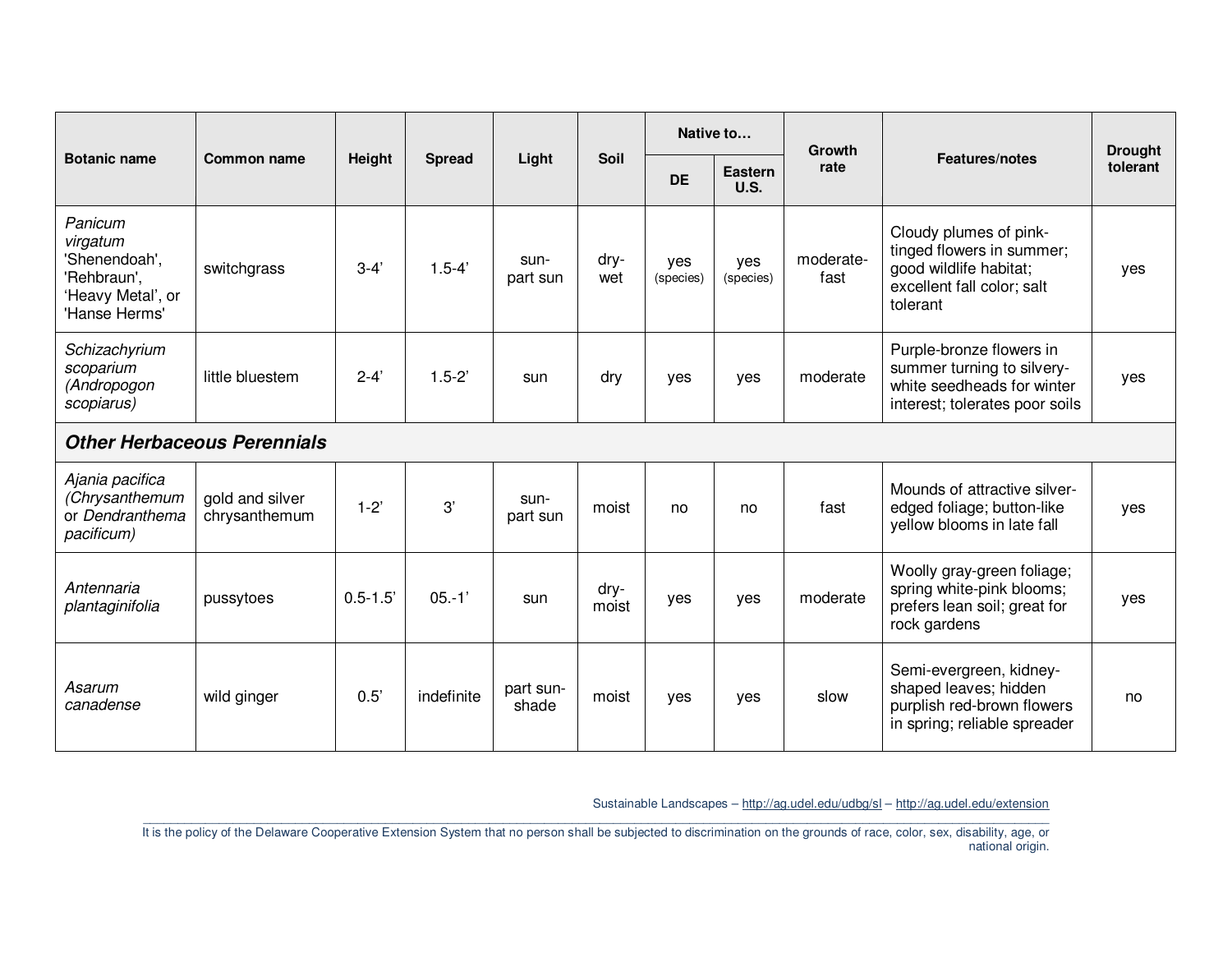|                                |                         | Native to<br><b>Growth</b> |               | <b>Drought</b>   |               |           |                 |                   |                                                                                                                              |          |
|--------------------------------|-------------------------|----------------------------|---------------|------------------|---------------|-----------|-----------------|-------------------|------------------------------------------------------------------------------------------------------------------------------|----------|
| <b>Botanic name</b>            | Common name             | Height                     | <b>Spread</b> | Light            | Soil          | <b>DE</b> | Eastern<br>U.S. | rate              | Features/notes                                                                                                               | tolerant |
| <b>Brunnera</b><br>macrophylla | Siberian bugloss        | $1 - 1.5'$                 | $1.5 - 2'$    | part sun         | moist         | no        | no              | slow              | Striking powder-blue spring<br>blooms; broadly heart-<br>shaped, deep green leaves;<br>may need division every 2-<br>3 years | no       |
| Ceratostigma<br>plumbaginoides | plumbago                | $1 - 1.5'$                 | indefinite    | sun-<br>part sun | moist         | no        | no              | moderate-<br>fast | Deep blue flowers from<br>summer-frost; bronze-red<br>fall color; semi-evergreen;<br>prefers well-drained soils              | yes      |
| Chrysogonam<br>virginianum     | green and gold          | $0.5 - 1'$                 | 1.5'          | sun-<br>shade    | dry-<br>moist | no        | yes             | moderate          | Gold starry flowers from<br>early spring-summer; forms<br>attractive mats of semi-<br>evergreen foliage                      | no       |
| Convallaria<br>majalis         | lily of the valley      | $0.5 - 1'$                 | indefinite    | sun-<br>part sun | moist         | no        | no              | moderate-<br>fast | Fragrant, bell-shaped<br>flowers on arching stems in<br>spring; lily-like leaves form<br>dense covering                      | yes      |
| Coreopsis<br>verticillata      | threadleaf<br>coreopsis | $1 - 3.5'$                 | 3'            | sun-<br>part sun | dry-<br>moist | no        | yes             | moderate          | Yellow blooms from late<br>spring through early fall;<br>threadlike foliage; very<br>attractive to pollinators               | yes      |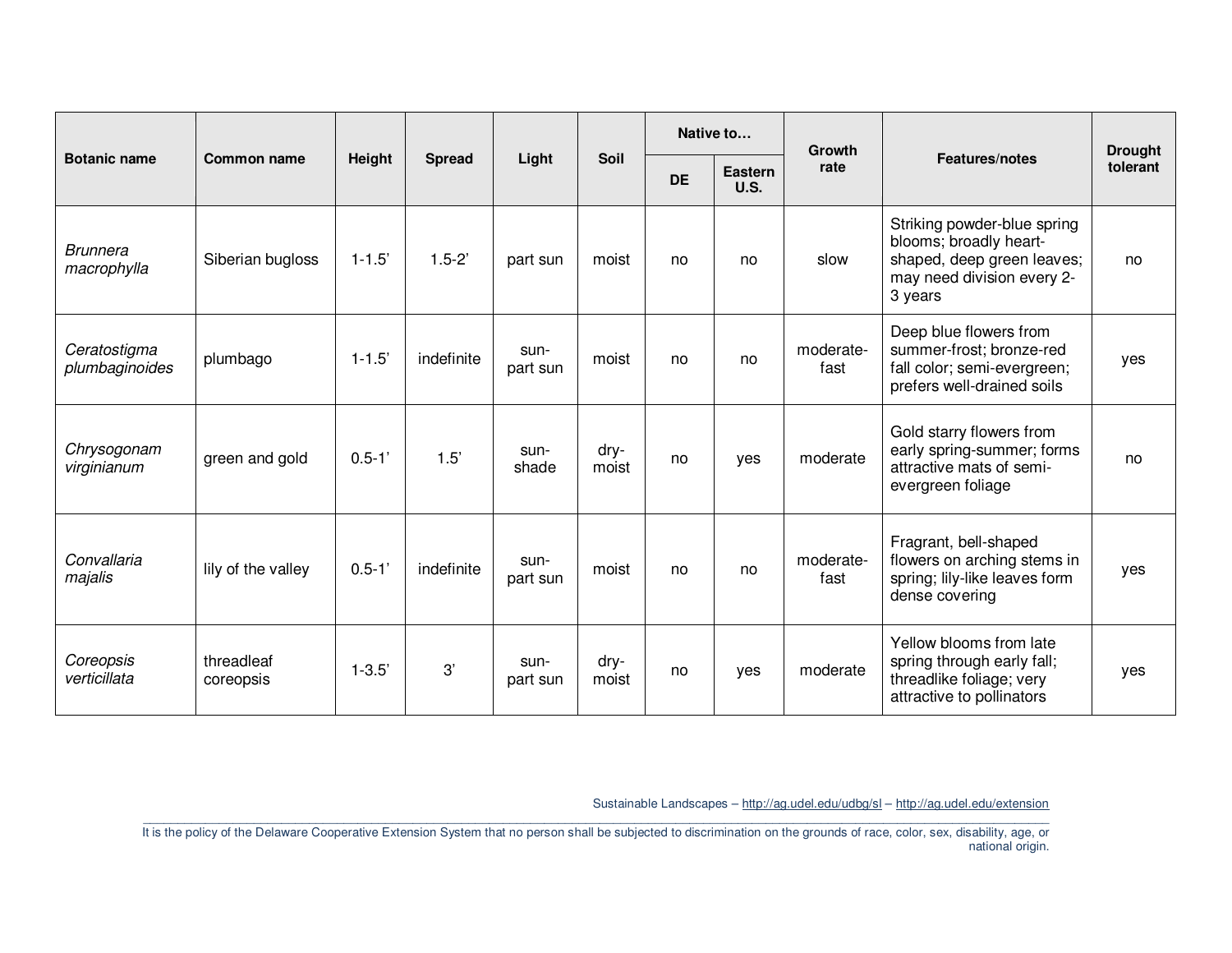|                                                 |                  |            |               |                    |               | Native to |                        | Growth            |                                                                                                                          | <b>Drought</b> |
|-------------------------------------------------|------------------|------------|---------------|--------------------|---------------|-----------|------------------------|-------------------|--------------------------------------------------------------------------------------------------------------------------|----------------|
| <b>Botanic name</b>                             | Common name      | Height     | <b>Spread</b> | Light              | <b>Soil</b>   | <b>DE</b> | <b>Eastern</b><br>U.S. | rate              | Features/notes                                                                                                           | tolerant       |
| <b>Dianthus</b><br>'Feuerhexe'<br>('Firewitch') | cheddar pink     | 0.5        | $0.5 - 1'$    | sun                | moist         | no        | no                     | slow-<br>moderate | Fragrant bright magenta<br>blooms in late spring; mats<br>of blue-green grass-like<br>foliage                            | yes            |
| Eurybia<br>divaricata (Aster<br>divaricatus)    | white wood aster | $0.5 - 3'$ | $1.5 - 2.5'$  | part sun-<br>shade | dry-<br>moist | yes       | yes                    | moderate          | White starry summer<br>flowers; performs well<br>under trees; great for<br>pollinators                                   | yes            |
| Geranium<br>maculatum                           | wood geranium    | $1 - 2'$   | $2 - 3'$      | sun-<br>part sun   | dry-<br>moist | yes       | yes                    | moderate-<br>fast | Rose-purple flowers in<br>summer; attractively<br>mottled leaves; open habit;<br>self-seeding                            | no             |
| Geranium x<br>cantabrigiense<br>'Biokovo'       | geranium         | $0.5 - 1'$ | 1.5'          | sun-<br>part sun   | moist         | no        | no                     | moderate-<br>fast | White flowers with pale pink<br>centers in late spring; forms<br>neat, aromatic, semi-<br>evergreen carpet               | yes            |
| Heuchera<br>americana                           | coral bells      | $1 - 3.5'$ | $1 - 1.5'$    | part sun-<br>shade | dry-<br>moist | yes       | yes                    | slow              | White, green, pink or purple<br>flowers in late spring;<br>evergreen leaves emerge<br>with attractive purple<br>mottling | no             |
| Heuchera villosa<br>'Autumn Bride'              | hairy alumroot   | $1.5 - 3'$ | $1.5 - 2'$    | sun-<br>part sun   | dry-<br>moist | no        | yes                    | slow              | Broad, fuzzy, semi-<br>evergreen leaves; white<br>flowers in early fall                                                  | yes            |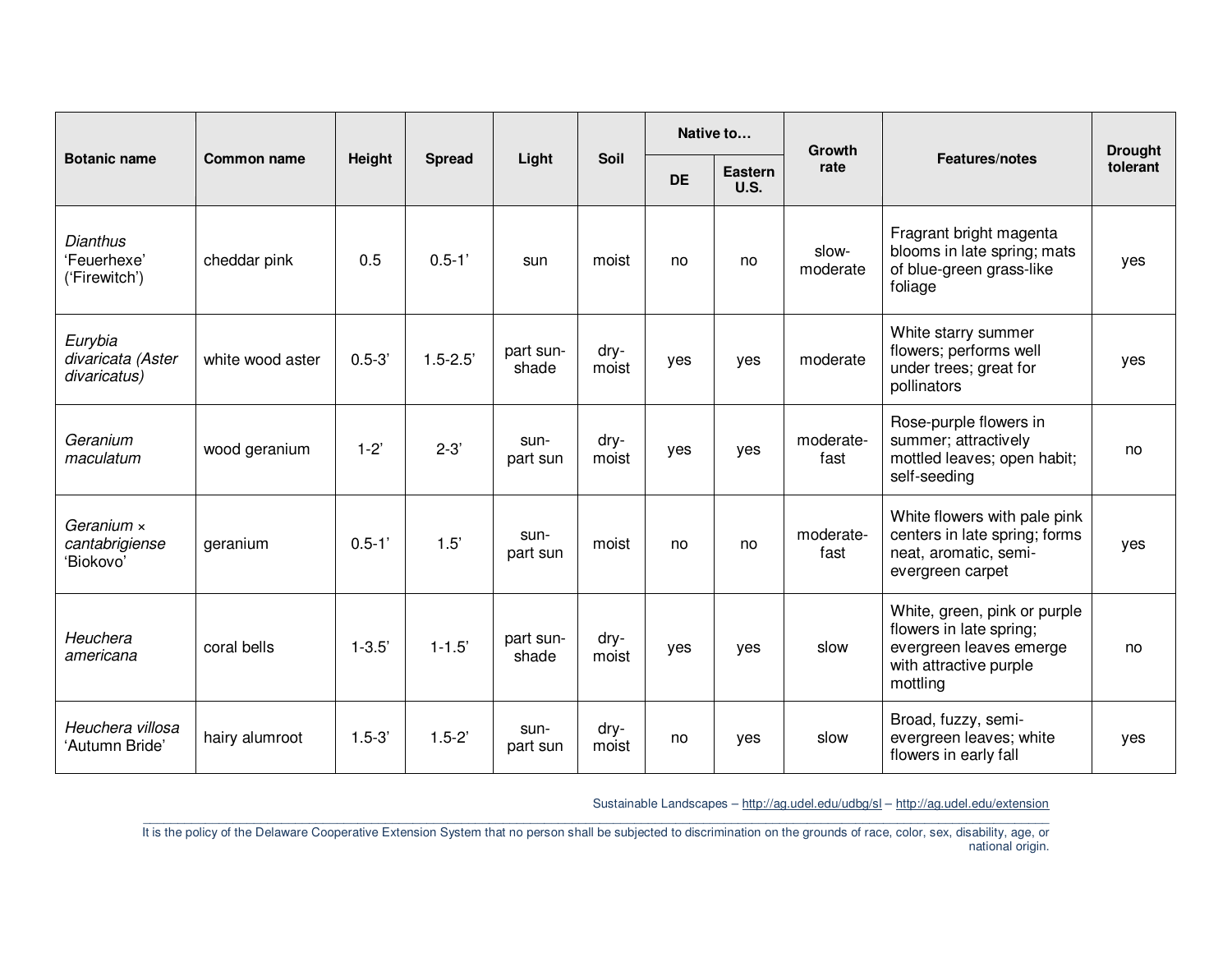|                               |                    |              |               |                    |               | Native to |                               | <b>Growth</b> |                                                                                                                                             | <b>Drought</b> |
|-------------------------------|--------------------|--------------|---------------|--------------------|---------------|-----------|-------------------------------|---------------|---------------------------------------------------------------------------------------------------------------------------------------------|----------------|
| <b>Botanic name</b>           | Common name        | Height       | <b>Spread</b> | Light              | Soil          | <b>DE</b> | <b>Eastern</b><br><b>U.S.</b> | rate          | <b>Features/notes</b>                                                                                                                       | tolerant       |
| <i>Iris cristata</i>          | dwarf crested iris | $0.5 - 1'$   | indefinite    | sun-<br>part sun   | moist         | no        | yes                           | moderate      | Pale blue spring flowers<br>marked with gold; forms<br>dense colonies                                                                       | yes            |
| Liriope muscari               | lily turf          | $1 - 1.5$    | $8 - 12"$     | sun-<br>part sun   | moist         | no        | no                            | slow          | Dark green linear leaves;<br>late summer whorls of<br>purple flowers; deep purple-<br>black berries; extremely<br>adaptable                 | yes            |
| Mitchella repens              | partridgeberry     | 0.5'         | indefinite    | part sun-<br>shade | dry-<br>moist | yes       | yes                           | slow          | Rich evergreen foliage;<br>white summer flowers;<br>bright red edible berries;<br>mat-forming; high wildlife<br>value; prefers acidic soils | no             |
| Pachysandra<br>procumbens     | Allegheny spurge   | $0.5 - 1'$   | indefinite    | part sun           | moist         | no        | yes                           | slow          | Attractively mottled semi-<br>evergreen leaves; hidden<br>clusters of delicate white<br>flowers in spring                                   | yes            |
| Parthenocissus<br>cinquefolia | Virginia creeper   | (vine)       | $25 - 35'$    | sun-<br>shade      | dry-<br>wet   | yes       | yes                           | fast          | Versatile vine with high<br>wildlife value and gorgeous<br>fall color                                                                       | yes            |
| Phlox stolonifera             | creeping phlox     | $0.5 - 1.5'$ | indefinite    | part sun-<br>shade | dry-<br>moist | no        | yes                           | moderate      | Blue-violet trumpet-shaped<br>flowers in late spring; small<br>evergreen leaves; semi-<br>woody                                             | no             |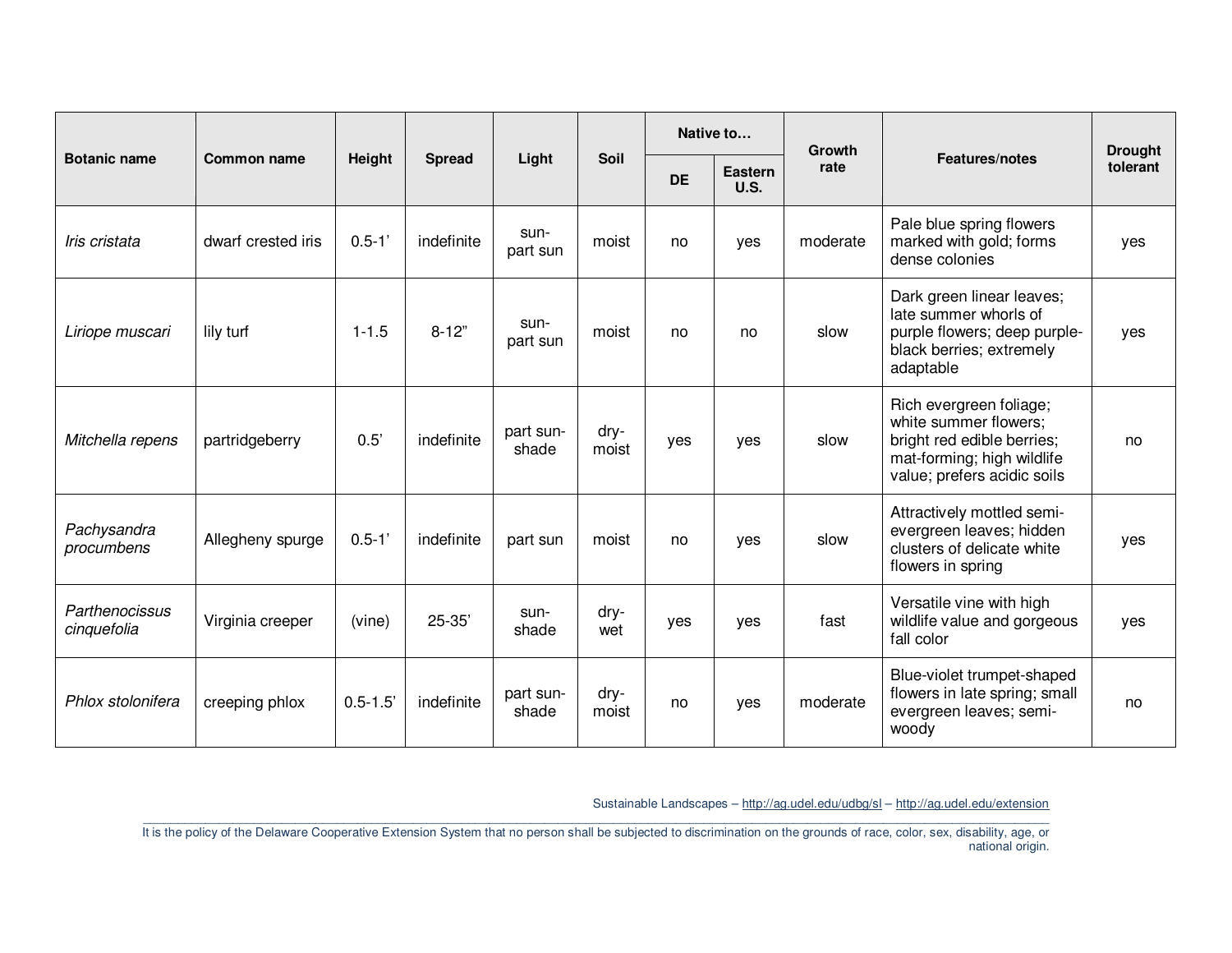|                                                             |                                              |            |               |                    |               | Native to        |                        | Growth            | Features/notes                                                                                                                                         | <b>Drought</b> |
|-------------------------------------------------------------|----------------------------------------------|------------|---------------|--------------------|---------------|------------------|------------------------|-------------------|--------------------------------------------------------------------------------------------------------------------------------------------------------|----------------|
| <b>Botanic name</b>                                         | <b>Common name</b>                           | Height     | <b>Spread</b> | Light              | Soil          | <b>DE</b>        | Eastern<br><b>U.S.</b> | rate              |                                                                                                                                                        | tolerant       |
| Phlox subulata                                              | moss phlox                                   | 0.5'       | $2^{\prime}$  | sun                | dry           | yes              | yes                    | moderate          | Profusion of pink, violet or<br>white trumpet-shaped<br>flowers in late spring; small<br>evergreen leaves; semi-<br>woody                              | yes            |
| Polygonatum<br>odoratum var.<br>pluriflorum<br>'Variegatum' | variegated<br>Solomon's seal                 | $2 - 3'$   | 2'            | part sun-<br>shade | moist-<br>wet | no               | no                     | slow              | Variegated leaves, sweet-<br>smelling white bell flowers<br>in spring; blue-black fruit in<br>fall                                                     | no             |
| Rudbeckia<br>fulgida var.<br>sullivantii<br>'Goldsturm'     | orange<br>coneflower;<br>black-eyed<br>Susan | $2 - 3'$   | $1-2$         | sun-<br>part sun   | dry-<br>moist | yes              | yes                    | moderate-<br>fast | Golden blooms with black<br>centers summer-fall:<br>reliable spreader; attracts<br>pollinators                                                         | yes            |
| Santolina<br>chamaecyparis                                  | lavender cotton                              | $1 - 2'$   | $2 - 4'$      | sun                | dry           | no               | no                     | moderate-<br>fast | Evergreen; spicily aromatic,<br>silver-green, fine-textured<br>foliage; tiny yellow summer<br>flowers; needs excellent<br>drainage; prefers lean soils | yes            |
| Sedum ternatum                                              | mountain<br>stonecrop                        | < 0.5'     | indefinite    | part sun-<br>shade | moist         | yes              | yes                    | moderate          | Starry white flowers in late<br>spring; succulent foliage                                                                                              | yes            |
| Solidago rugosa<br>'Fireworks'                              | dwarf goldenrod                              | $2.5 - 3'$ | $2.5 - 3'$    | sun                | moist-<br>wet | yes<br>(species) | yes<br>(species)       | moderate          | Upright arching stems<br>covered with golden yellow<br>flowers late summer-fall;<br>high wildlife value; tolerates<br>poor soil                        | yes            |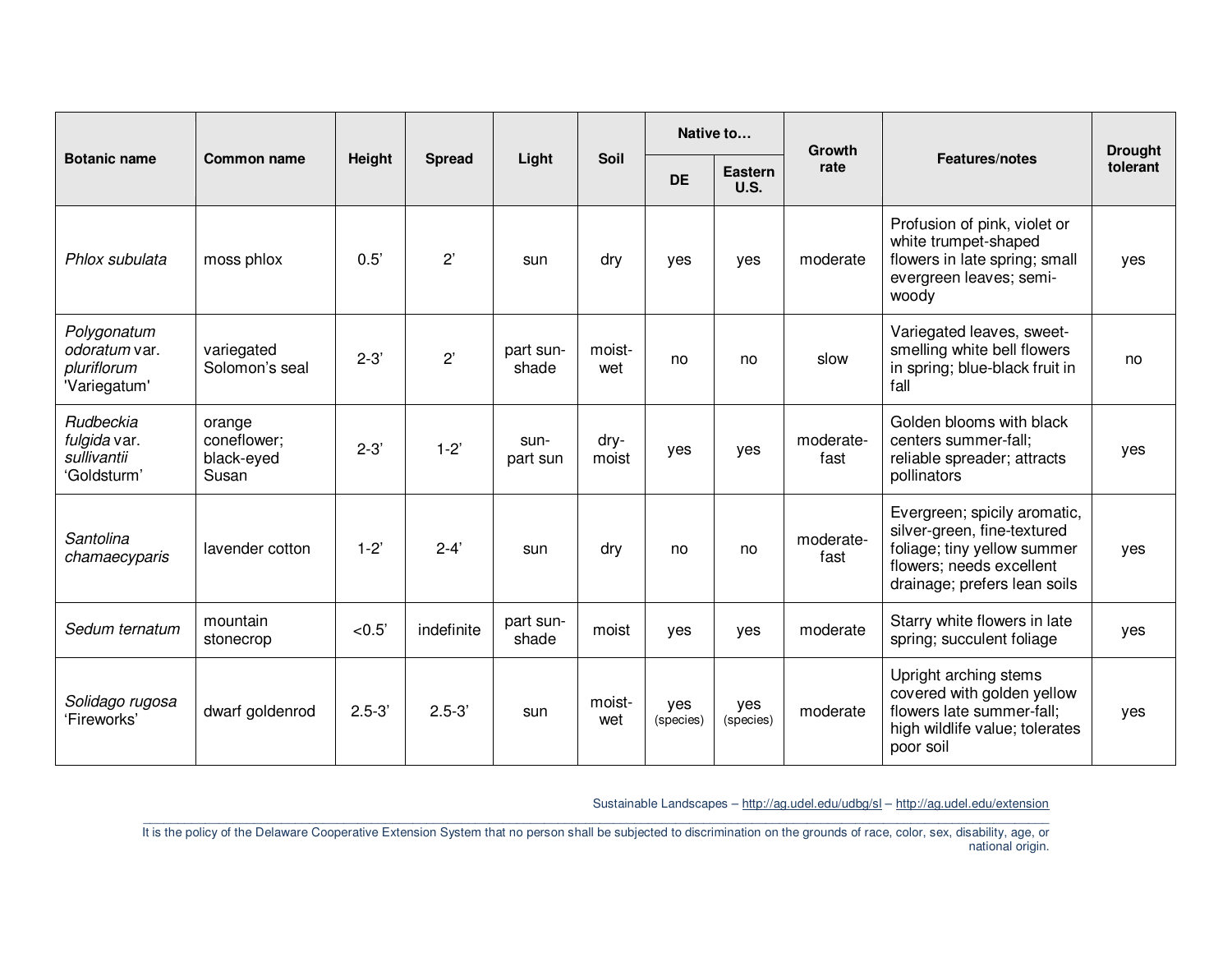|                                           |                         |            | <b>Spread</b> | Light            | Soil          | Native to |                  | Growth            | Features/notes                                                                                                                 | <b>Drought</b> |
|-------------------------------------------|-------------------------|------------|---------------|------------------|---------------|-----------|------------------|-------------------|--------------------------------------------------------------------------------------------------------------------------------|----------------|
| <b>Botanic name</b>                       | <b>Common name</b>      | Height     |               |                  |               | <b>DE</b> | Eastern<br>U.S.  | rate              |                                                                                                                                | tolerant       |
| Solidago<br>sphacelata<br>'Golden Fleece' | autumn<br>goldenrod     | $1 - 1.5'$ | $1 - 1.5$     | sun              | dry-<br>moist | no        | yes<br>(species) | moderate          | Dense clusters of bright<br>golden flowers summer-fall;<br>deep green foliage; high<br>wildlife value; tolerates poor<br>soils | yes            |
| <b>Stachys</b><br>byzantina 'Big<br>Ears' | lamb's ear              | $0.5 - 1'$ | 3'            | sun-<br>part sun | dry-<br>moist | no        | no               | moderate          | Fuzzy silver-green leaves;<br>forms dense, attractive mat                                                                      | yes            |
| Tiarella cordifolia                       | Allegheny<br>foamflower | $0.5 - 1'$ | $0.5 - 1'$    | sun-<br>shade    | moist         | no        | yes              | moderate          | White plumes of late spring-<br>summer flowers; clumps of<br>bold-textured foliage                                             | no             |
| Tradescantia<br>virginiana                | Virginia<br>spiderwort  | $1-3'$     | indefinite    | sun-<br>shade    | moist         | yes       | yes              | moderate-<br>fast | Deep blue-purple, three-<br>parted flowers; blooms<br>continually from late spring-<br>summer                                  | no             |
| Viola labradorica<br>var. purpurea        | Labrador violet         | 0.5'       | indefinite    | sun-<br>part sun | moist         | no        | yes              | moderate-<br>fast | Violet late spring flowers;<br>heart-shaped, purple-tinted<br>foliage; aggressive<br>spreader                                  | no             |
| Waldsteinia<br>fragarioides               | barren strawberry       | 0.5'       | indefinite    | sun-<br>part sun | moist         | no        | yes              | slow-<br>moderate | Evergreen, strawberry-like<br>leaves that acquire a<br>bronze tinge in winter;<br>yellow late spring flowers                   | yes            |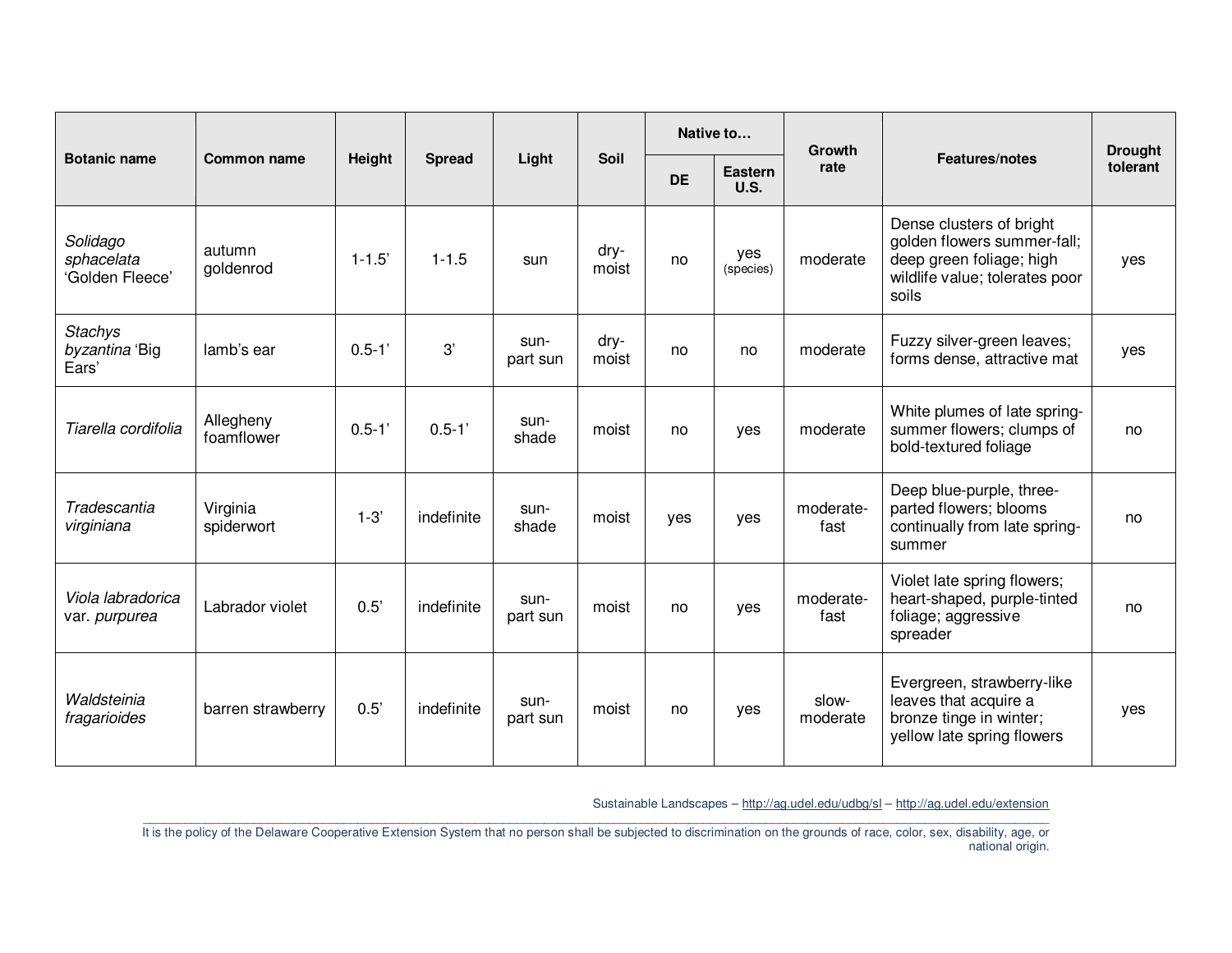| <b>Botanic name</b>        |                           |            |               |                    |               | Native to |                               | <b>Growth</b>     |                                                                                                                                | <b>Drought</b> |
|----------------------------|---------------------------|------------|---------------|--------------------|---------------|-----------|-------------------------------|-------------------|--------------------------------------------------------------------------------------------------------------------------------|----------------|
|                            | Common name               | Height     | <b>Spread</b> | Light              | Soil          | <b>DE</b> | <b>Eastern</b><br><b>U.S.</b> | rate              | Features/notes                                                                                                                 | tolerant       |
| <b>Shrubs</b>              |                           |            |               |                    |               |           |                               |                   |                                                                                                                                |                |
| Arctostaphylos<br>uva-ursi | bearberry;<br>kinnikinnik | $0.5 - 1'$ | indefinite    | sun-<br>part sun   | dry-<br>moist | yes       | yes                           | slow-<br>moderate | White-pink flowers in late<br>spring; bright red fruits<br>adored by wildlife; reddish-<br>gray exfoliating bark;<br>evergreen | yes            |
| Ceanothus<br>americanus    | New Jersey tea            | $3-4'$     | $3 - 5'$      | sun-<br>part sun   | dry           | yes       | yes                           | moderate-<br>fast | White summer flowers and<br>black fall fruit; fixes<br>nitrogen; high wildlife value                                           | yes            |
| Comptonia<br>peregrina     | sweetfern                 | 3'         | $4 - 8'$      | sun-<br>part sun   | dry           | yes       | yes                           | slow              | Fragrant fern-like foliage;<br>fixes nitrogen; salt tolerant                                                                   | yes            |
| Gaultheria<br>procumbens   | wintergreen               | < 0.5'     | indefinite    | part sun-<br>shade | dry-<br>moist | yes       | yes                           | slow              | Forms a fragrant evergreen<br>mat; red berries for winter<br>interest; prefers acidic soils                                    | no             |
| Gaylussacia<br>baccata     | black huckleberry         | $1.5 - 3'$ | indefinite    | sun-<br>part sun   | dry-<br>wet   | yes       | yes                           | slow              | Evergreen; white spring<br>flowers; black edible<br>summer fruits; high wildlife<br>value; prefers acidic soils                | no             |
| Juniperus<br>horizontalis  | creeping juniper          | $1 - 2'$   | $4 - 6'$      | sun                | moist         | no        | yes                           | slow-<br>moderate | Blue-green foliage acquires<br>lovely purple tinge in winter;<br>coniferous evergreen                                          | yes            |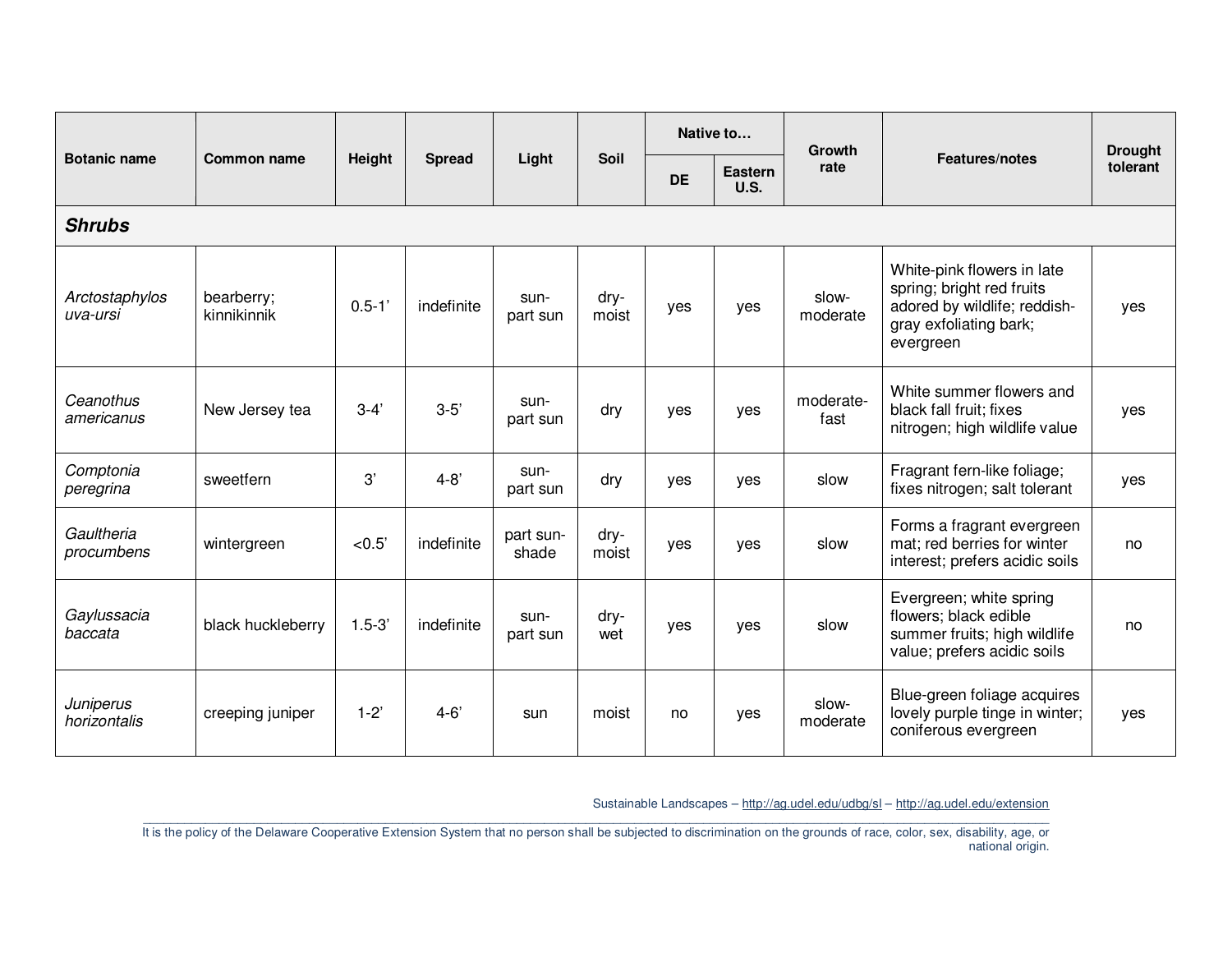|                                          |                             |            |               |                    |               | Native to |                               | <b>Growth</b>     |                                                                                                                                              | <b>Drought</b> |
|------------------------------------------|-----------------------------|------------|---------------|--------------------|---------------|-----------|-------------------------------|-------------------|----------------------------------------------------------------------------------------------------------------------------------------------|----------------|
| <b>Botanic name</b>                      | Common name                 | Height     | <b>Spread</b> | Light              | Soil          | <b>DE</b> | <b>Eastern</b><br><b>U.S.</b> | rate              | Features/notes                                                                                                                               | tolerant       |
| Leucothoe<br>fontanesiana                | drooping<br>leucothoe       | $3-6'$     | $3 - 6'$      | part sun           | moist         | no        | yes                           | slow-<br>moderate | Evergreen; white fragrant<br>flowers in spring; dark shiny<br>leaves                                                                         | yes            |
| Rhododendron<br>atlanticum               | coast azalea                | $3-6'$     | $3-6'$        | part sun-<br>shade | moist         | yes       | yes                           | slow-<br>moderate | Coastal plain species;<br>fragrant white-purple<br>flowers in spring; blue-<br>green leaves; forms<br>colonies                               | no             |
| Rhus aromatica<br>'Gro-Low'              | fragrant sumac              | $1.5 - 2'$ | $6 - 8'$      | sun-<br>part sun   | dry           | no        | yes<br>(species)              | slow-<br>moderate | Fragrant miniature, oak-<br>shaped leaves; red berries<br>on females; high wildlife<br>value; salt-tolerant                                  | yes            |
| Rosa carolinina                          | pasture rose                | $3-4'$     | $8 - 10'$     | sun-<br>part sun   | moist-<br>wet | yes       | yes                           | moderate-<br>fast | Pink summer flowers; red<br>berries persist from fall-<br>winter; aggressive<br>spreader                                                     | yes            |
| Sarcoccoca<br>hookeriana var.<br>humilis | dwarf Himalayan<br>sweetbox | $1-2"$     | 6'            | shade              | moist         | no        | no                            | slow              | Fragrant white flowers in<br>late winter; highly glossy,<br>evergreen foliage                                                                | no             |
| Vaccinium<br>angustifolium               | lowbush<br>blueberry        | $1-2"$     | 4'            | sun-<br>part sun   | dry-<br>moist | yes       | yes                           | slow-<br>moderate | Excellent fall color; edible<br>berries; high wildlife value;<br>prefers acidic soils; great<br>replacement for the<br>invasive burning bush | no             |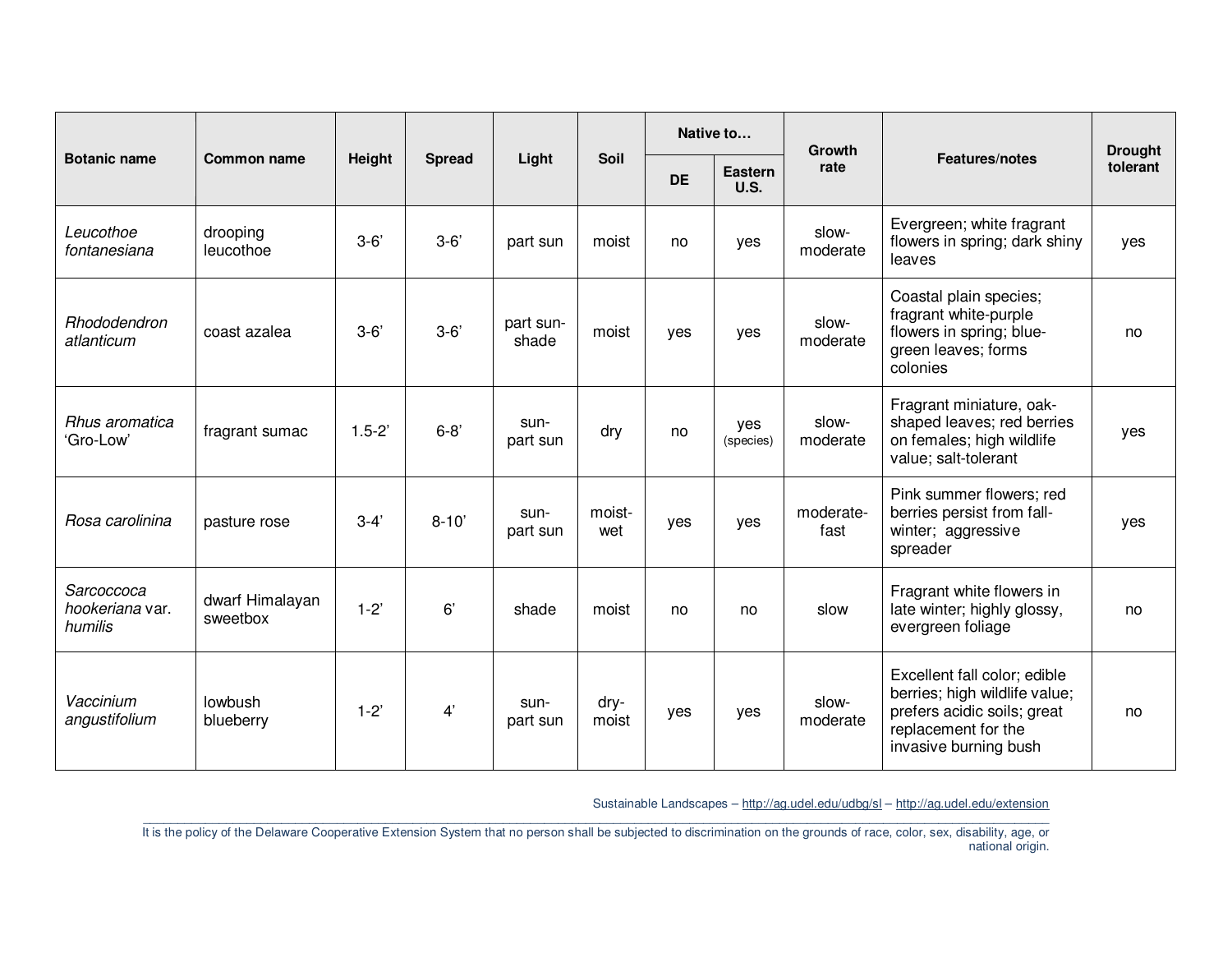### Additional Resources

The Encyclopedia of Grasses for Livable Landscapes by Rick Darke (Timber Press, 2007)

Manual of Woody Landscape Plants by Michael A. Dirr (Stipes Publishing, 1998 [5<sup>th</sup> ed.])

Missouri Botanical Garden Kemper Center for Home Gardening Plant Information http://www.mobot.org/gardeninghelp/plantinfo.shtml

NC State University Cooperative Extension and College of Agriculture and Life Sciences Plant Fact Sheets http://www.ces.ncsu.edu/depts/hort/consumer/factsheets/

Perennial Ground Covers by David S. MacKenzie (Timber Press, 2002)

United States Department of Agriculture Natural Resources Conservation Service PLANTS Database http://plants.usda.gov/

United States Fish & Wildlife Service Plants for Wildlife Habitat and Conservation Landscaping: Chesapeake Bay Watershedhttp://www.nps.gov/plants/pubs/chesapeake/

\_\_\_\_\_\_\_\_\_\_\_\_\_\_\_\_\_\_\_\_\_\_\_\_\_\_\_\_\_\_\_\_\_\_\_\_\_\_\_\_\_\_\_\_\_\_\_\_\_\_\_\_\_\_\_\_\_\_\_\_\_\_\_\_\_\_\_\_\_\_\_\_\_\_\_\_\_\_\_\_\_\_\_\_\_\_

University of Connecticut Database of Trees, Shrubs and Vines. http://www.hort.uconn.edu/plants/

University of Texas at Austin Lady Bird Johnson Wildflower Center Native Plant Database http://www.wildflower.org/plants/

#### Bibliography

Brand, Mark H. (2001). Plant Database of Trees, Shrubs and Vines. University of Connecticut. Available at: http://www.hort.uconn.edu/plants/l/leufon/leufon1.html

Darke, Rick. (2007). The Encyclopedia of Grasses for Livable Landscapes. Portland, OR: Timber Press.

Sustainable Landscapes – <u>http://ag.udel.edu/udbg/sl</u> – <u>http://ag.udel.edu/extension</u>